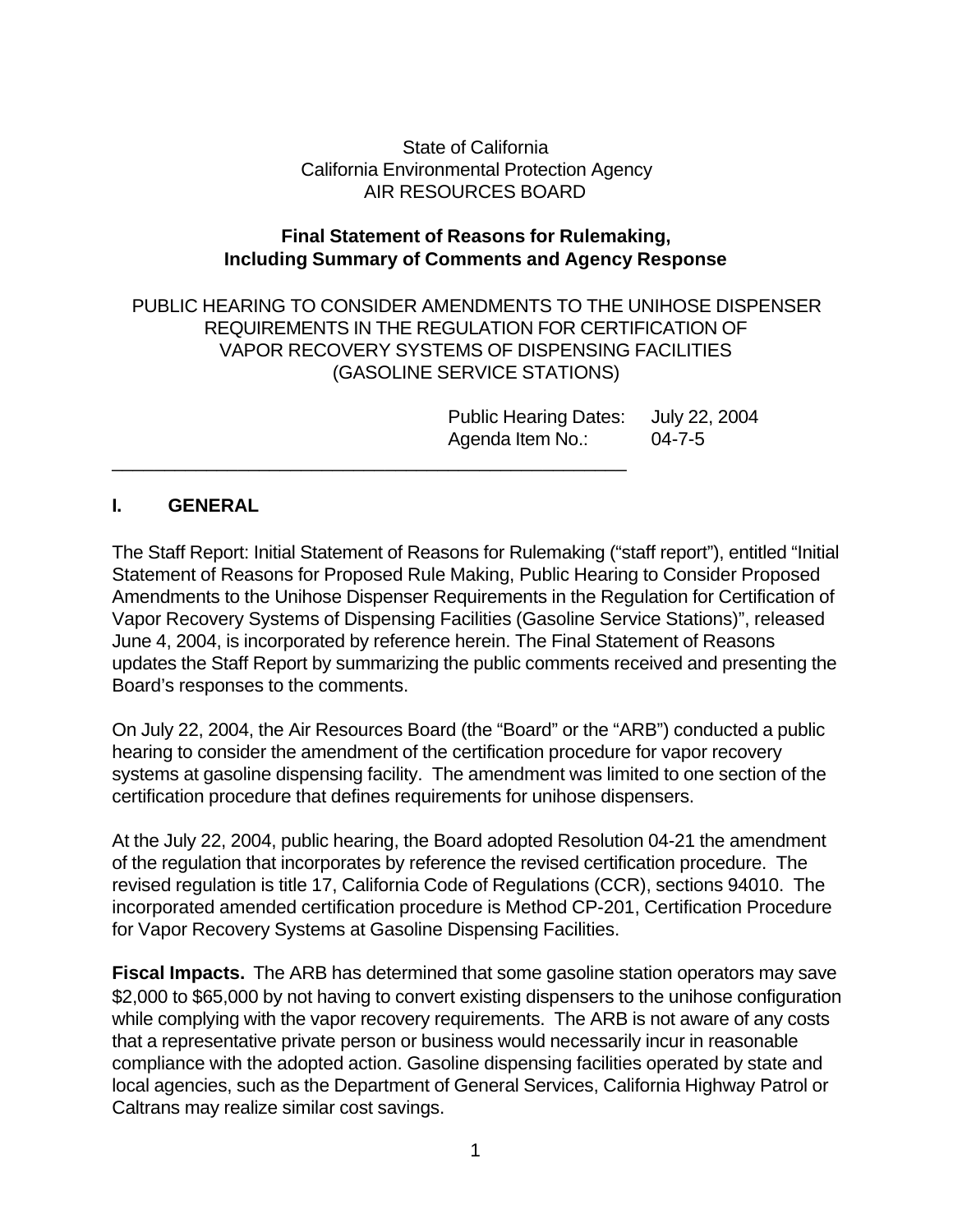Pursuant to Government Code sections 11346.5(a)(5) and 11346.5(a)(6), the Executive Officer has determined that this regulatory action will not create costs or savings, as defined in Government Code section 11346.5(a)(6), to any state agency or in federal funding to the state, costs or mandate to any local agency or school district whether or not reimbursable by the state pursuant to part 7 (commencing with section 17500), division 4, title 2 of the Government Code, except as discussed above, or other nondiscretionary savings to state or local agencies.

The Executive Officer has determined that this regulatory action will not have a significant statewide adverse economic impact directly affecting businesses, including the ability of California businesses to compete with businesses in other states, or on representative private persons.

In accordance with Government Code section 11346.3, the Executive Officer has determined that this amendment will not affect the creation or elimination of jobs within the State of California, the creation of new businesses and the elimination of existing businesses within the State of California, and the expansion of businesses currently doing business within the State of California.

The Executive Officer has also determined, pursuant to title 1, CCR, section 4, that this regulatory action will affect small businesses that own or operate gasoline service stations.

In accordance with Government Code sections 11346.3(c) and 11346.5(a)(11), the Executive Officer has found that the reporting requirements in the regulations and incorporated documents that apply to businesses are necessary for the health, safety, and welfare of the people of the State of California.

The Board has further determined that no alternative considered by the agency would be as effective and less burdensome to affected private persons or businesses than the action taken by the Board.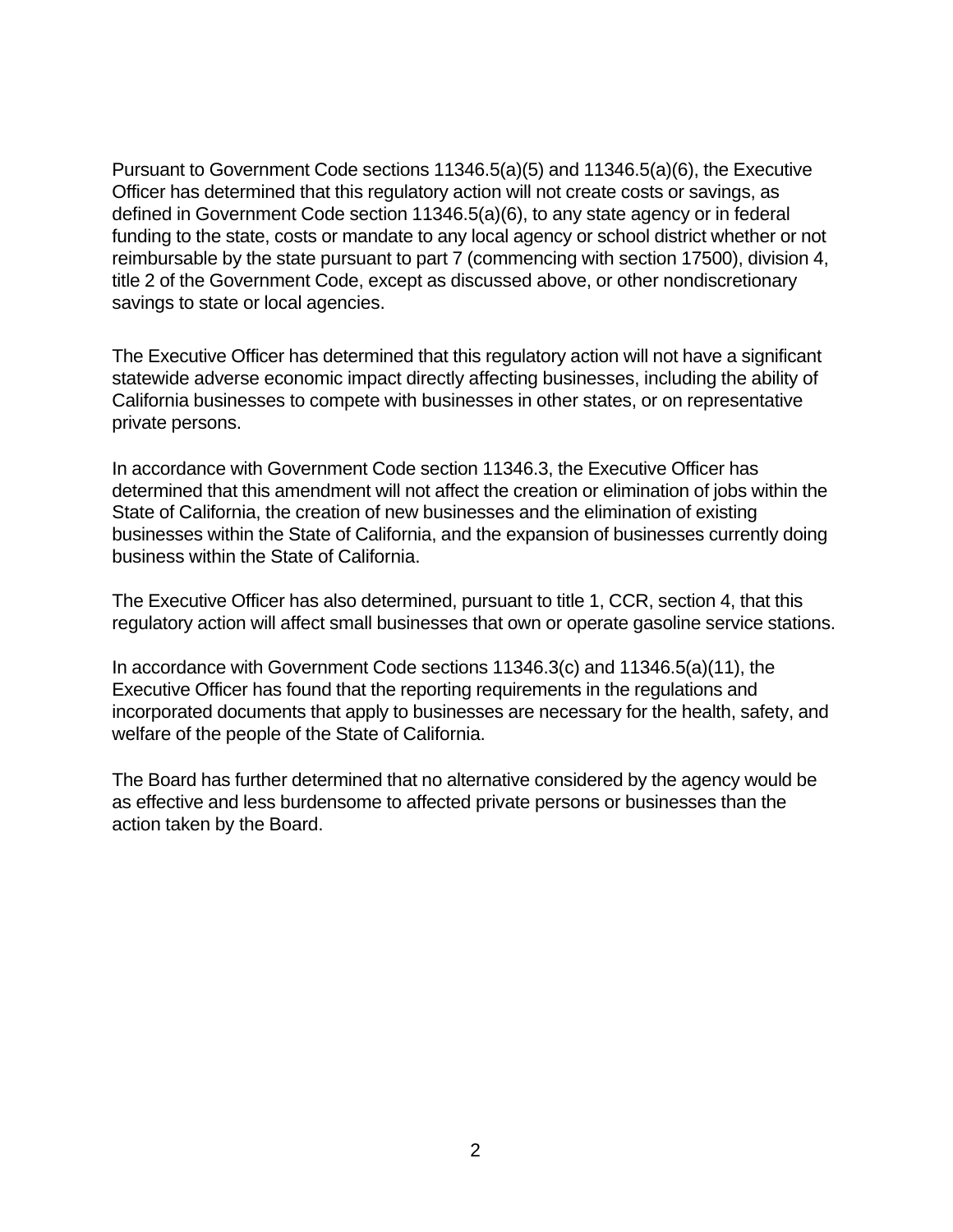# **II. Summary of Comments and Agency Response**

| <b>STAKEHOLDER</b>                                              | <b>AUTHOR</b>         |
|-----------------------------------------------------------------|-----------------------|
| Automotive Trade Organizations of California, Inc.<br>(AUTO-CA) | Will L. Woods         |
| California Air Pollution Control Officer's Assoc.               | <b>Larry Greene</b>   |
| (CAPCOA)                                                        | (oral and written)    |
| California Independent Oil Marketers Association                | Jay McKeeman          |
| (CIOMA)                                                         | (oral & written)      |
| Healy Systems, Inc. (Healy)                                     | James Healy (written) |
|                                                                 | Mark Kravis (oral)    |
| <b>Western States Petroleum Association (WSPA)</b>              | <b>Steven Arita</b>   |
|                                                                 | (oral & written)      |

List of Comments Received (written comments unless otherwise noted)

# **1. Comment by AUTO-CA**

AUTO-CA supports the staff's proposal to remove the unihose conversion requirement, as the amendment will reduce costs for conversion to balance systems. AUTO-CA also requests at least a one year delay in the April 1, 2005 deadline for stations to upgrade systems to be compatible with fueling vehicles equipped with onboard refueling vapor recovery (ORVR). AUTO-CA states that the one-year delay in the ORVR compatibility deadline will allow cost-effective upgrades to station vapor recovery systems.

# **Response**

Staff appreciates this commenter's support of the proposed amendments, but the rest of this comment is not specifically directed at the proposed amendments. Without waiving this objection, staff responds as follows. The request to extend the ORVR compatibility deadline is outside the scope of staff's proposal. The notice for the unihose amendment dated May 25, 2004 is limited to proposed modifications to section 4.11 of CP-201, "Certification Procedure for Vapor Recovery Systems at Gasoline Dispensing Facilities". Section 4.11 provides the requirements for unihose gasoline dispensers.

Staff agrees that a delay in the ORVR compatibility requirement is needed. A proposal to extend the ORVR compatibility deadline by one year was made available for public comment on October 1, 2004 and is scheduled to be considered at the November 18, 2004 meeting of the ARB.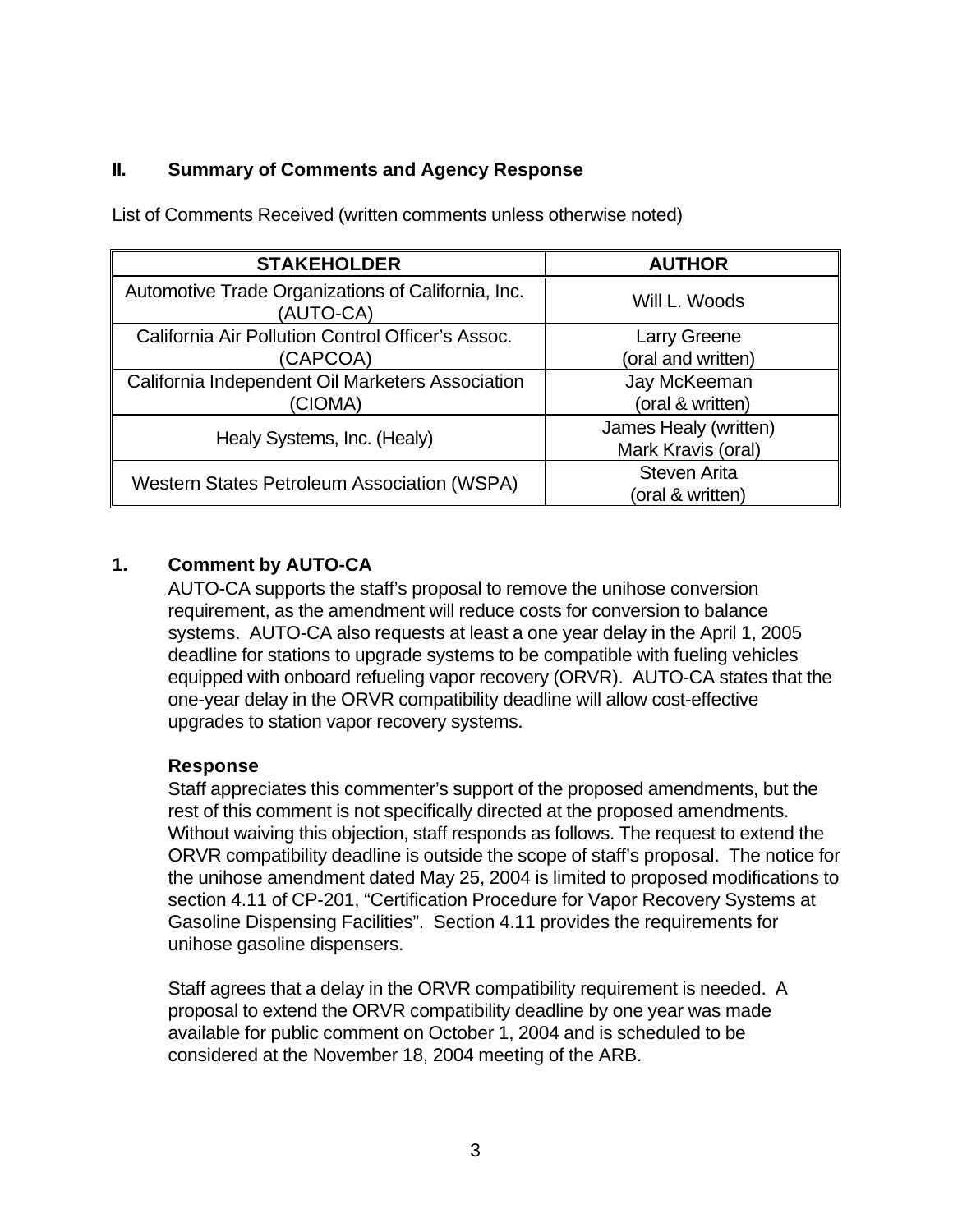## **2. Comment by CAPCOA**

CAPCOA supports the unihose amendment. CAPCOA also requests extension of the ORVR compatibility deadline of up to one year. CAPCOA requests that a compliance schedule be included as part of the ORVR deadline extension to allow orderly permitting and installation of new vapor recovery systems.

### **Response**

See response to Comment #1, which is incorporated by reference here. ARB staff agree that a stepwise compliance schedule is desirable and will work with CAPCOA and industry to define terms to ensure all stations are in compliance by the ORVR deadline.

## **3. Comment by CIOMA**

CIOMA supports the unihose amendments under the condition that ARB adopts a one year extension to the ORVR compatibility deadline. CIOMA points out that their members are independent gasoline marketers who have been waiting for certification of a vapor recovery system meeting all of the Enhanced Vapor Recovery (EVR) requirements before making service station upgrades. CIOMA supports the CAPCOA compliance schedule for ORVR compatibility.

## **Response**

See response to Comment #1, which is incorporated by reference here.

## **4. Comment by Healy**

Healy claims that gasoline marketers have continued to install vapor recovery systems in the last three years that were not ORVR compatible when the installers knew the systems would be obsolete within four years. Healy states that gasoline marketers should not be rewarded for their gamble that the systems installed could be economically converted in time to meet EVR deadlines. Healy points out that EVR standards can be met by the Healy system currently in the certification process. Healy is concerned that the EVR Phase II system effective dates would be extended an additional six to twelve months beyond October 1, 2004.

## **Response**

This comment is not specifically directed at the proposed amendments. Without waiving this objection, staff responds as follows. Staff disagrees with this comment. New gasoline stations, and stations undergoing major modifications, have been required to install ORVR compatible systems and unihose dispensers beginning April 1, 2003. Staff will continue to work with Healy to expedite certification of the EVR Phase II system, however, the EVR Phase II deadlines has already been changed to January 1, 2005 as an EVR Phase II system is not yet commercially available.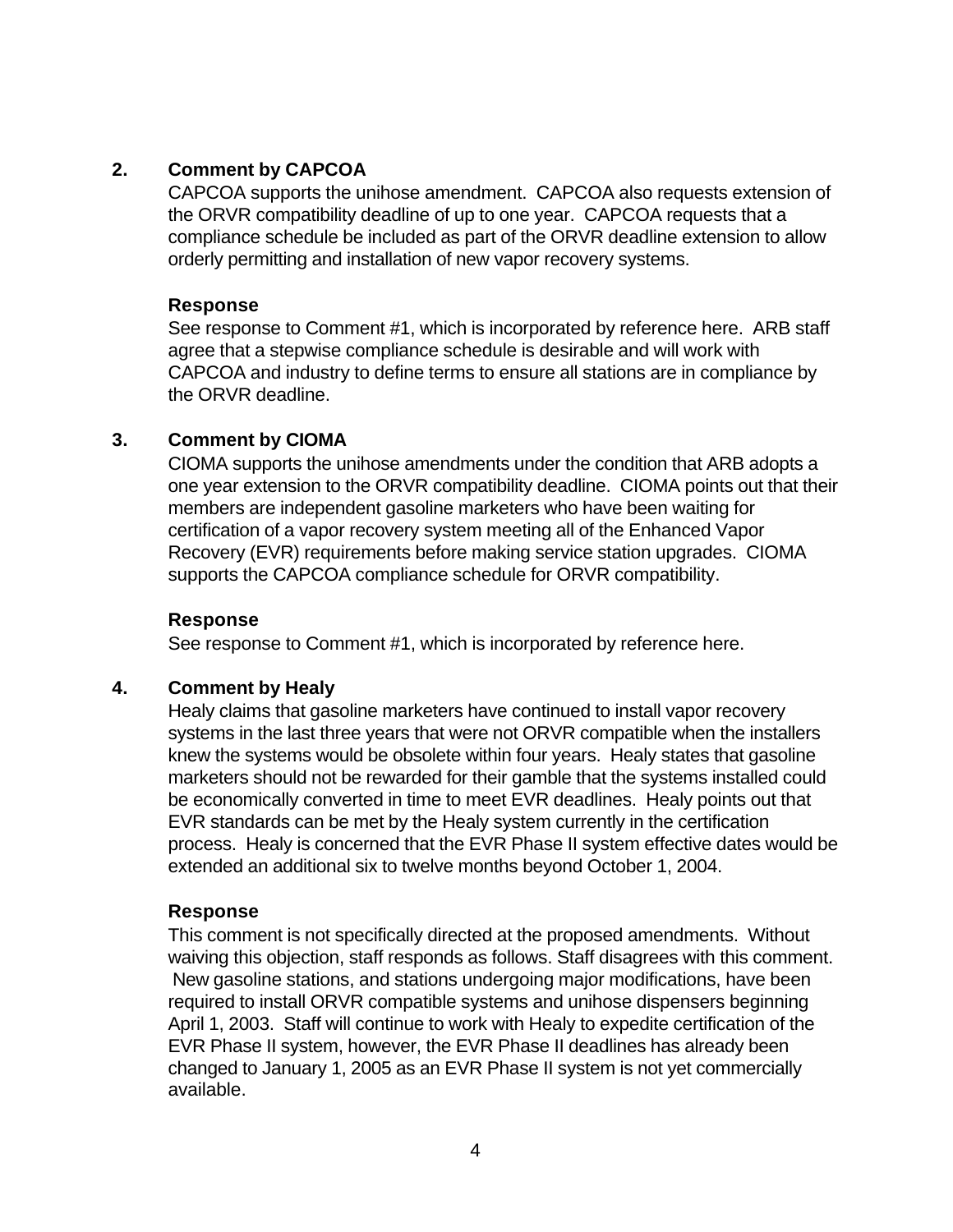## **5. Comment by Healy**

Vapor recovery equipment manufacturers develop products in response to ARB's regulations. In February 2000, staff proposed that Phase II systems be compatible with ORVR systems by April 1, 2001. This was revised to April 1, 2003. Between 2001 and 2003, many stations installed vapor recovery systems that were not compatible with ORVR standards. The Bay Area Air Quality Management District (BAAQMD) set an earlier date and, as a result, the BAAQMD has 2/3 of the stations ORVR compatible, where the rest of the state is about 50% ORVR compatible. Healy estimates that 3000 stations are not ORVR compatible. Healy states that these remaining stations can be made ORVR compatible about four months, thus meeting the existing ORVR deadline.

## **Response**

This comment is not specifically directed at the proposed amendments. Without waiving this objection, staff responds as follows. Staff disagrees with this comment. This comment does not relate to staff's proposal to modify the unihose amendment. Modifications to the ORVR compatibility deadline will be addressed in a future rulemaking

## **6. Comment by Healy**

Healy objects to the vapor recovery equipment costs that were presented in the staff report. Healy says that the cost numbers appear one-sided, and compare list prices against discounted prices. Healy states that staff has agreed to work more closely with Healy in the future to obtain additional cost information.

#### **Response**

Staff disagrees with this comment, except as discussed below. The cost information in the staff report is taken from a Western States Petroleum Association analysis provided to ARB staff as part of the January 2004 letter (Reference 2 of the staff report). Healy's concern is that the some of the costs associated with the balance system were not included in the staff's analysis. Even if the costs for balance systems were increased, there would still be considerable cost savings associated with staff's proposal, as the amendment's primary cost effect is to avoid purchase of new dispensers, which are estimated at \$10,000 each. Staff agrees to solicit cost information from Healy and other stakeholders for future rulemakings.

## **7. Comment by WSPA**

WSPA supports staff's recommendation to adjust the effective and operative dates for EVR Phase II and ISD systems. WSPA requests that the final compliance dates also be adjusted to maintain the four-year period for installation. WSPA remains concerned that there will not be a sufficient number of EVR-certified systems available to ensure that its members will have a selection of EVR certified equipment from which to choose from and install only once.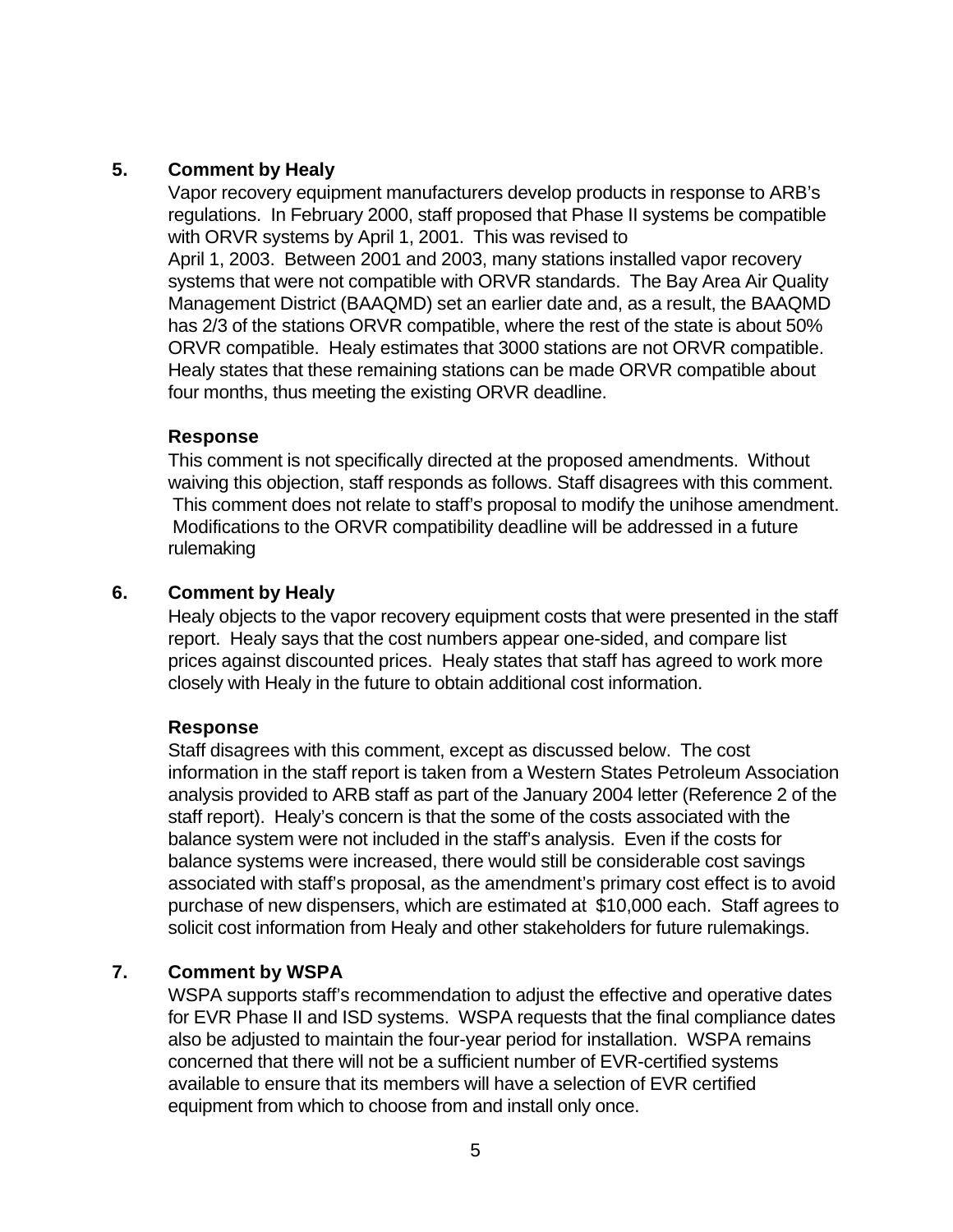## **Response**

See response to Comment #1, which is incorporated by reference here. Staff has modified the effective, operative and final compliance dates for the Phase II and ISD modules to maintain a four-year period. It is expected that several EVR Phase II systems will be certified within the next two years.

## **8. Comment by WSPA**

WSPA strongly supports the unihose amendments and states that the amendments will significantly improve the cost-effectiveness of converting vapor recovery systems to be ORVR compatible. WSPA also requests a minimum one year extension to the ORVR compatibility deadline. The one year delay will allow stations to retrofit once to meet full EVR systems requirements as a full EVR system is not yet certified and is expected to be available in fall of 2004. WSPA accepts the CAPCOA compliance schedule, though it will be challenging to meet the proposed CAPCOA milestones.

## **Response**

See response to Comment #1, which is incorporated by reference here.

# **9. Comment by WSPA**

WSPA notes that page 4 of the staff report states: "Since 1998, ARB has certified several Phase II vapor recovery system as being ORVR compatible. WSPA requests that the staff identifies the certification date for the ORVR compatible systems listed on page 4 of the staff report.

 **Response:** Staff disagrees with this comment. This statement was actually on page 5 of the staff report. Table II-1 has been revised as shown below to include the certification date for each ORVR compatible system.

| <b>Phase II</b> | <b>ARB Executive Order &amp;</b> | Date Certified to be ORVR                                        |
|-----------------|----------------------------------|------------------------------------------------------------------|
| <b>System</b>   | <b>Approval Letters</b>          | Compatible                                                       |
| Healy           | G-70-186, G-70-191               | G-70-186 dated October 26, 1998<br>G-70-191 dated August 8, 1999 |
| <b>Balance</b>  | G-70-52, Letter 03-04            | Letter 03-04 dated March 3, 2003                                 |
| Hirt            | G-70-177-AA, Letter 03-06        | Letter 03-06 dated March 28, 2003                                |

**Table II-1 Currently Certified ORVR Compatible Phase II Vapor Recovery Systems** 

# **10. Comment by WSPA**

WSPA disagrees with staff's statement (Part V, section B of the staff report) that ORVR incompatibility emission estimates are expected to increase. WSPA believes the ORVR excess emissions are less than ARB estimates. WSPA would